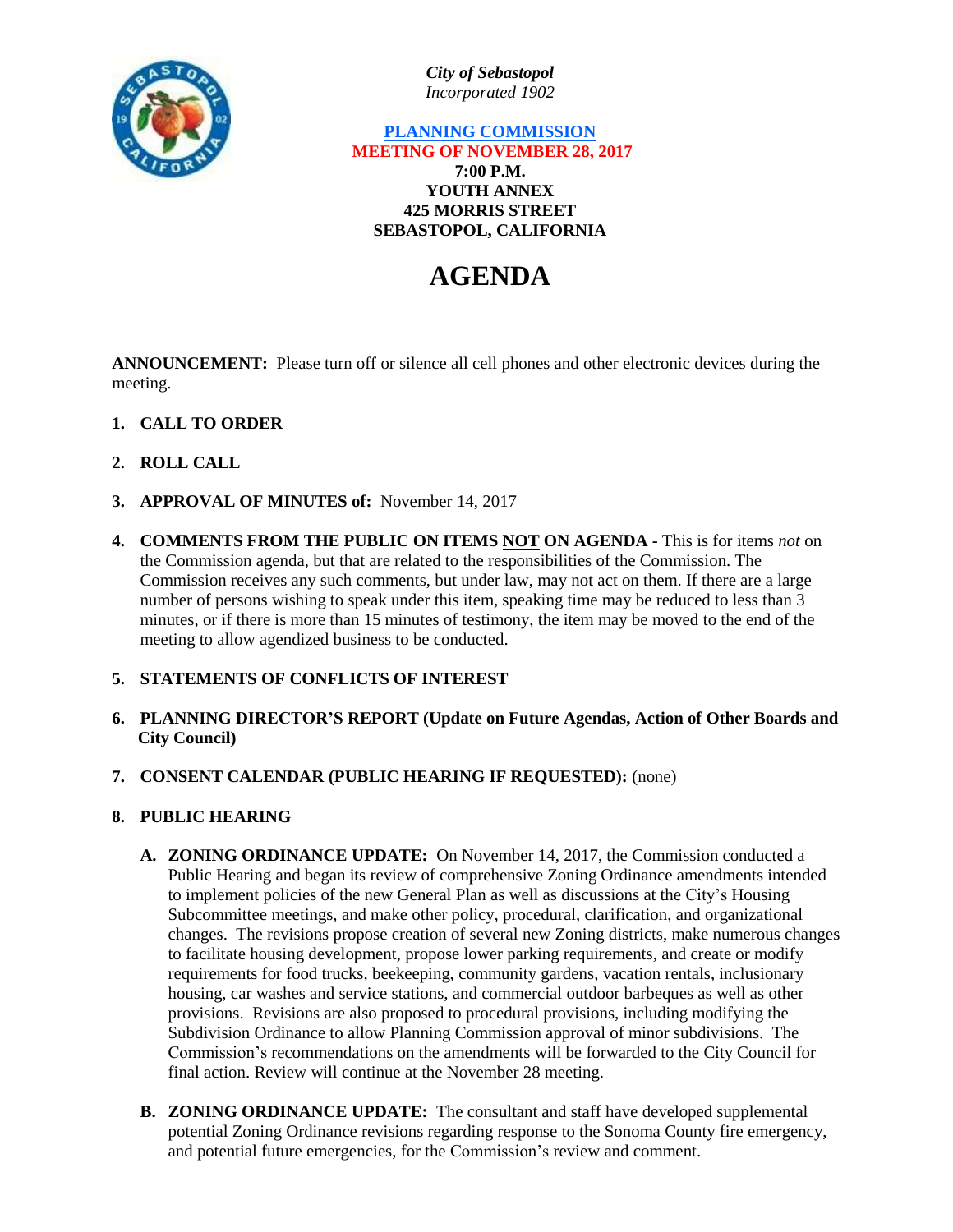C. **COMPRENSIVE CANNABIS ORDINANCE UPDATE:** At 9:00 p.m. or later, the Commission will conduct a public hearing on a comprehensive update to the City's cannabis ordinance. The City has existing allowances for medical cannabis dispensaries and collectives, as well as allowances for personal growing by medical cannabis patients and caregivers. The amendments to the Zoning Ordinance would replace these regulations, and would include revisions to achieve consistency with new provisions of State law as a result of both State legislation and a voter-approved initiative. The proposed ordinance would allow a variety of both medical and adult-use cannabis-related businesses, and would also include provisions consistent with State law regarding allowances for personal growing of cannabis. The ordinance would allow adult-use sales at the City's two existing medical cannabis dispensaries, if they also obtain required State licenses. Cannabis businesses would be required to have security and odor control measures in place.

## **9. DISCUSSION:** (none)

## **10. WRITTEN COMMUNICATIONS:** (none)

**11. ADJOURNMENT:** This meeting will be adjourned to the next regular meeting of the Commission, be held on December 12, 2017 at 7:00 p.m. at the Sebastopol Youth Annex, 425 Morris Street, Sebastopol, CA 95472.

# **PUBLIC HEARING:**

The City of Sebastopol wishes to foster a constructive, respectful, and open process through its meeting procedures. Members of the public have the right to speak on all public hearings under discussion by the Planning Commission including consent calendar items, after being properly recognized by the Chairperson. The Commission requests that members of the public refrain from expressions of approval or disapproval (clapping, booing, hissing) of statements of other participants, which discourages the expression of a range of viewpoints, as well as lengthening meetings. The following is the hearing process:

- 1. The Chairperson opens public hearing.
- 2. Presentation of Staff Report from the Planning Department.
- 3. Commission Questions of Staff.
- 4. Presentation by the Project Applicant, Questions of Applicant from Commissioners. Applicant presentations should generally be limited to approximately 10 minutes or less.
- 5. Comments from members of the public. At the commencement of the public hearing, if you wish to speak, please come to the podium, or if no podium is available, raise your hand**.** After recognition by the Chairperson, it is requested that you give your name and address before beginning your remarks. Comments should be addressed to the Commission as a body and not the public or any individual member, staff person, or applicant. This is an opportunity for members of the public to make statements regarding matters of concern about the agendized matter, and not unrelated matters. The procedure does not provide for members of the public to conduct discussions with the applicant or Commission, unless specifically permitted by the Commission. Comments should be limited to 3 minutes or less.
- 6. The Chairperson may request that the applicant or staff respond to specific issues raised in the public comments.
- 7. The Chairperson closes the public hearing, but reserves the right to re-open the public hearing later that evening.
- 8. The Planning Commission deliberates on the project. Commissioners discuss the project; applicant or public comment is not permissible unless allowed by the Commission.
- 9. The Chairperson may re-open the public hearing to give the public or applicant the right to comment on the Planning Commission deliberation or bring forth new information to the Commission.
- 10.The Planning Commission takes action on the project by making one or more motions to approve, condition, deny, or continue (schedule further consideration for a future meeting) the matter.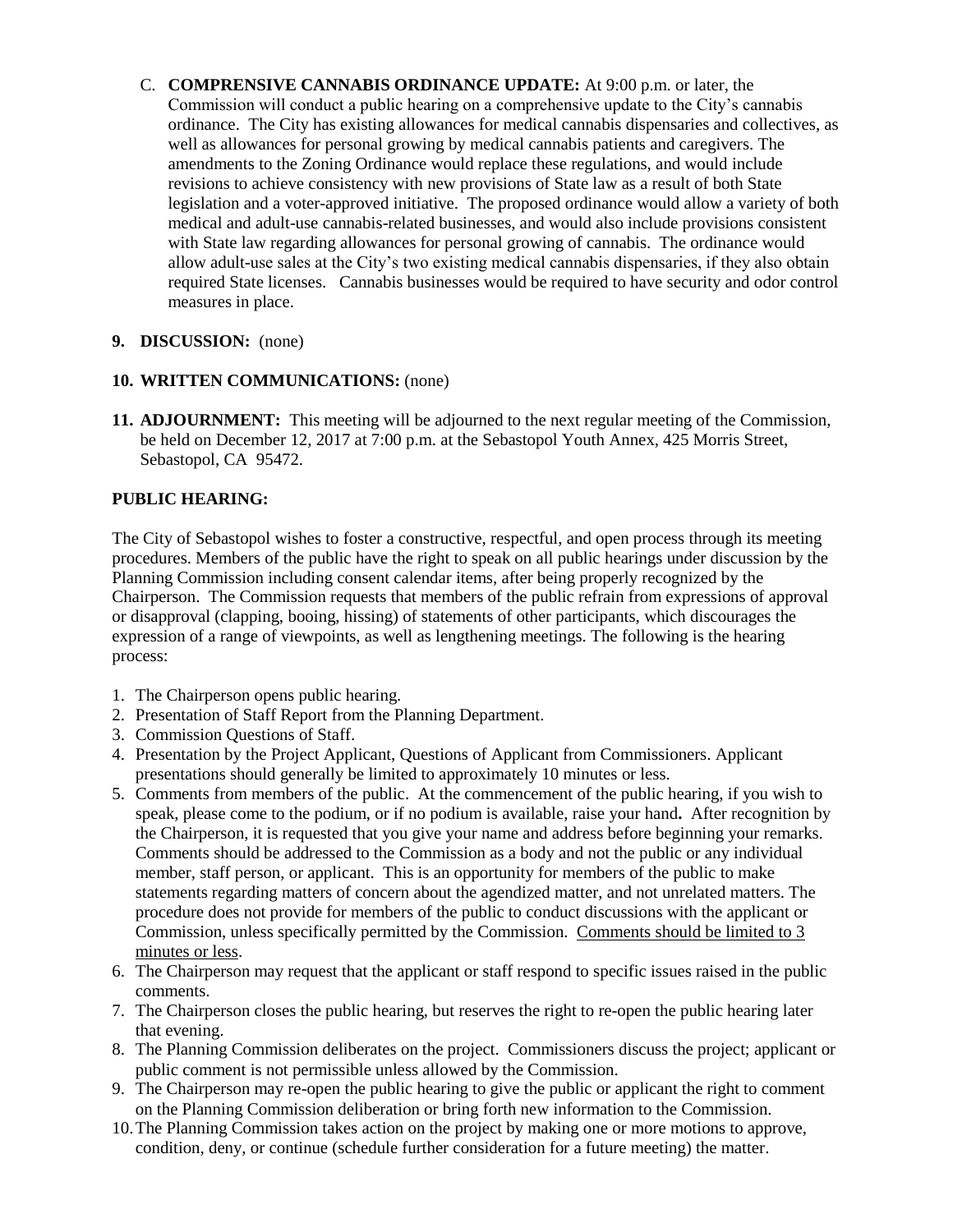11.Appeals may be filed of official actions upon filing of an appeal form and payment of the applicable appeal fee. Such appeals, including the appeal fee, must be filed within 7 days of the action. Appeals will be heard by the City Council.

#### **NOTES:**

The Sebastopol Planning Commission consists of seven (7) citizens appointed by the City Council for four-year terms. The Commissioners are voluntary and serve without any pay as a public service to the community. The Commission acts within the requirements of State and Federal laws, and within adopted standards of the Sebastopol Zoning Ordinance, Subdivision Ordinance and other regulations, and the policy directives of the Sebastopol General Plan. Each of the local regulations was adopted by the City Council with public input after noticed public hearings. Actions on project applications occur within the context of these community laws and policies.

The Planning Commission considers a range of requests for development permits, appeals, and planning policy matters, and conducts public hearings of many of its agenda items. Due to the number, complexity and public interest associated with some agenda items, meetings of the Commission can be lengthy. The Commission makes every effort to proceed as expeditiously as possible; your patience and understanding is appreciated.

Consent Calendar Items will be approved at one time without discussion unless a member of the public or the applicant wishes to speak regarding the item, or a Planning Commissioner requests discussion of the item. If such a request is made, that item will be heard after the balance of the Consent Calendar has been voted on.

No new items will be presented after 10:30 p.m., with the Planning Commission adjourning no later than 11:00 p.m. This time may be extended beyond 11:00 p.m. only by the affirmative vote of a majority of the Planning Commission.

**STAFF REPORTS ON AGENDIZED ITEMS** are available for review at the Planning Department during regular business hours and at the Sebastopol Library. Agenda materials are also posted on the City web site. Reports are generally issued and posted by 6 p.m. on the Thursday before the meeting. Interested persons are encouraged to review these reports, which evaluate proposals relative to adopted laws and policies.

**LETTERS OR WRITTEN MATERIALS** regarding agenda items may be submitted to the Planning Department prior to or at the Commission meeting; written materials submitted at least six days in advance of the meeting will be included in the Commission's meeting packet. The Commission requests that if possible, written materials be submitted to the Planning Department in time for the meeting packet which also allows them to be posted on the City web site; it is difficult for Commissioners to effectively review materials submitted during the meeting. The public is advised that pursuant to State law, written submittals to the City are public records, will be made available for public review, and may be posted on the City web site.

**ACTION BY THE PLANNING COMMISSION** on most matters occurs with the affirmative votes of a majority of members present.

**DESIGN ASPECTS OF PROJECTS** considered by the Planning Commission must also be approved by the Design Review Board. For more information on this process, contact the Planning Department staff.

**DISABILITY ACCOMMODATIONS**: If you have a disability which requires an interpreter or other person to assist you while attending this meeting, please call the City Clerk at (707) 823-1153.

For more information regarding the Planning Commission Agenda or Development Permit Procedures and Standards, please contact the Planning Department (707) 823-6167, or see the City's web site at